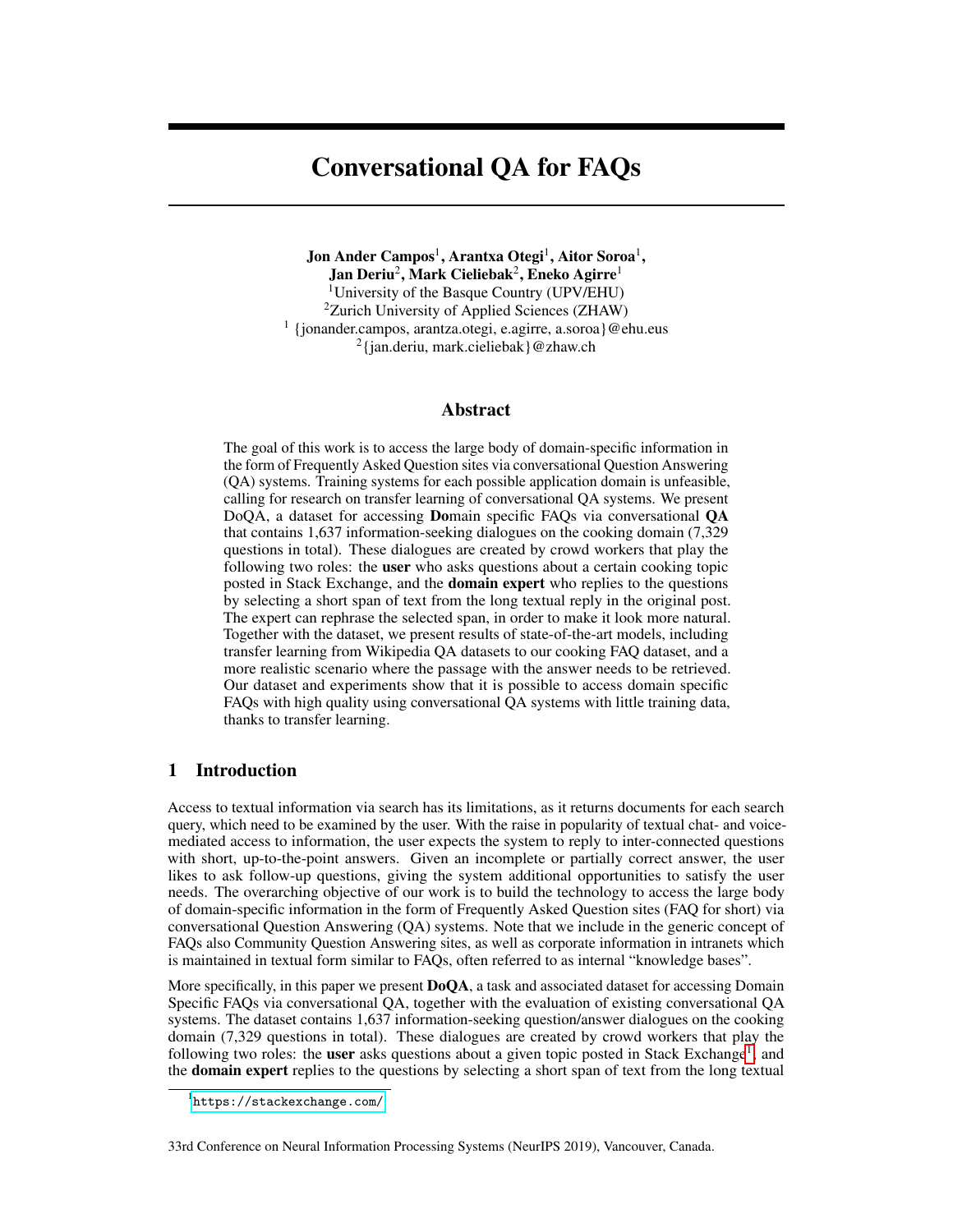#### How can I store chopped onions in the fridge without the smell?

Asked 8 years, 11 months ago Active 2 years, 6 months ago Viewed 119k times

I regularly store chopped onion in my refrigerator (or at least halves & quarters). 盀

I either use tight-sealing plastic containers or zip-top bags. You may want to double-bag 15 in zip-tops to be sure to avoid a smell.

One problem you may be having is onion-ness getting on the outside of the container. Be sure the outside is all clean and dry - no point in having a nicely sealed packet of onion when the outside can get all stinky anyway.

**USER** How can I store chopped onions in the fridge without the smell? **EXPERT:** You may want to double-bag in zip-tops to be sure to avoid a smell. (Follow up). USER: I used a plastic container the last time and the whole fridge smelled of onion, why is that? EXPERT: One problem you may be having is onion-ness getting on the outside of the container. (Follow up) USER: Have you had good experience with using a double bag like you suggested? **EXPERT:** Yes, I regularly store chopped onion in my refrigerator (or at least halves & quarters). (Don't follow up). **IISER·** I will be chopping 4-6 onions because I'm serving a large crowd, do you still think that will be okay? EXPERT: I don't know sorry. (Don't follow up).

Figure 1: An example dialogue about a Stack Exchange cooking topic. On top, the original post, comprising a topic and long answer. Below, the collected dialogue. The user, who only knows about the topic, asks free form questions. The expert, based on the post answer, provides answers.

reply in the original post. We focused on the cooking domain<sup>[2](#page-1-0)</sup>, as it is one of the most active, and contains knowledge of general interest, making it easily accessible for crowd workers. In addition to the selected span, we also allow experts to rephrase it, in order to provide a more natural answer. DoQA enables the development and evaluation of conversational QA systems that help users access the knowledge buried in domain specific FAQs.

Current technology to access FAQs is limited to a single-turn answer, in the form of a snippet of the target document produced by query-focused summarization techniques. More recently, conversational QA datasets like CoQA [\(Reddy et al., 2018\)](#page-8-0) and QuAC [\(Choi et al., 2018\)](#page-7-0) have collected large numbers of human conversational QA dialogues, showing that collecting such datasets is feasible. Still, those datasets cannot be used to train systems for our problem. In general, FAQs contain open-ended non-factoid questions with complex and subtle replies. On contrast, the questions of CoQA were produced with access to the target document and answers are very short, and QuAC is limited to Wikipedia articles about people.

Together with the dataset, we present results of existing state-of-the-art conversational QA models, including transfer learning from Wikipedia QA datasets to our cooking FAQ dataset. An information retrieval module is also evaluated, in order to provide results in a more realistic scenario for conversational QA. Our dataset and experiments show that it is possible to produce high quality conversational QA systems on specific domains using with little training data, thanks to transfer learning. The gap with respect to human performance shows that there is ample room for system improvement.

# 2 Related work

Conversational QA systems stem from the body of work on Reading Comprehension, whose goal is to test the capacity of a system to understand a document by answering any question posed over its content. Recent work on the field has resulted in the creation of multiple datasets [\(Rajpurkar](#page-8-1) [et al., 2016;](#page-8-1) [Trischler et al., 2017;](#page-8-2) [Nguyen et al., 2016;](#page-8-3) Kočiský et al., 2018; [Dunn et al., 2017\)](#page-8-5). These datasets are typically composed of multiple question/answer pairs, often along with a reference passage from which the answer is curated.

More similar to our work, CoQA [\(Reddy et al., 2018\)](#page-8-0) and QuAC [\(Choi et al., 2018\)](#page-7-0) are two conversational QA datasets comprising QA dialogues that fulfill the information need of an user by answering questions about different topics. Similarly to our, both datasets are built by crowdsourcing,

<span id="page-1-0"></span> $^{2}$ <https://cooking.stackexchange.com/>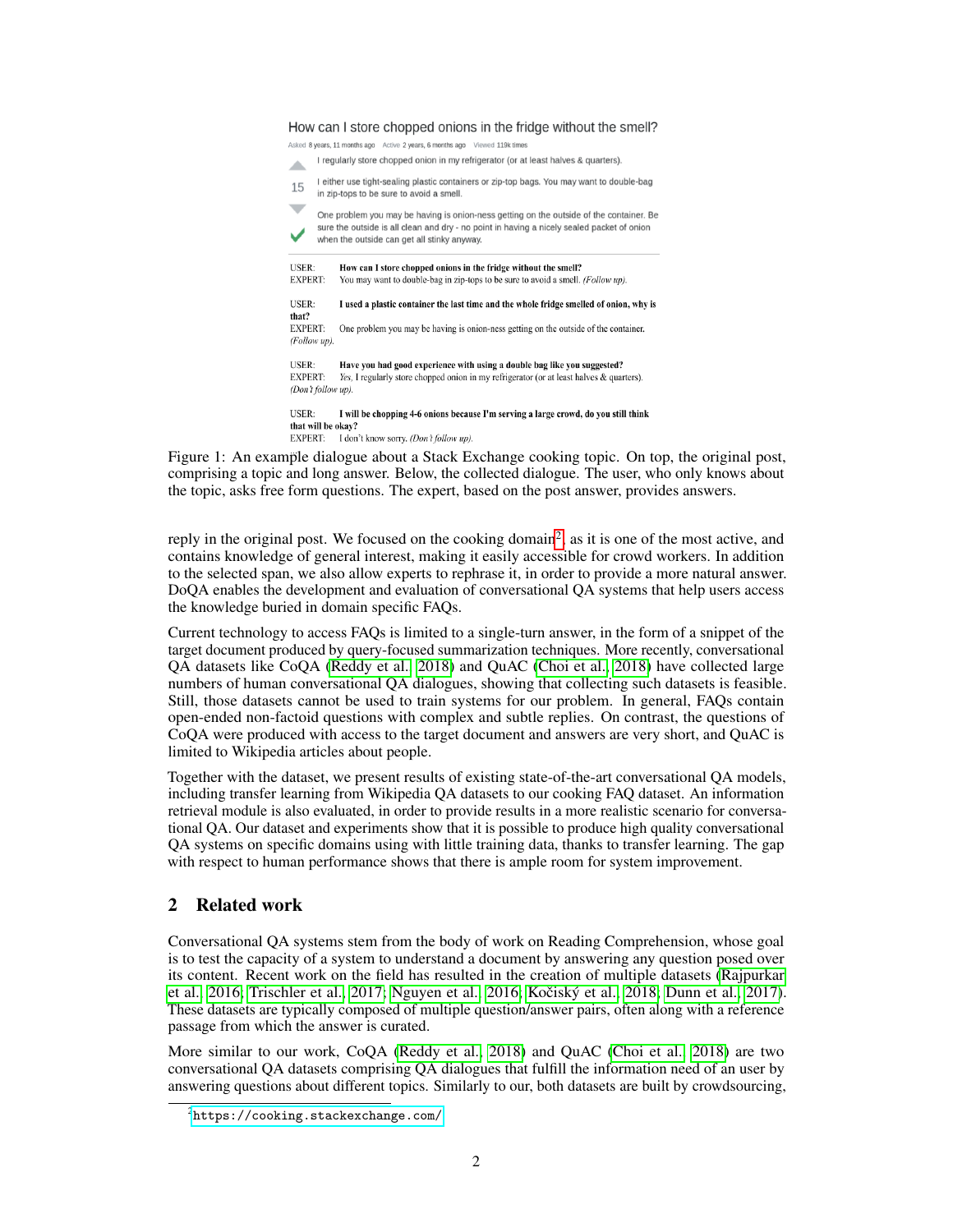where one person (the questioner) is presented with a topic and has to pose free-form questions about it. Another person (the answerer) has to select an answer to the question by choosing an excerpt from the relevant passage describing the topic. Some of the questions in both datasets are unanswerable, and context about the topic is needed in order to answer some of the questions.

CoQA contains 127k questions with answers, obtained from 8k conversations about passages from broad domains, ranging from children stories to science. The answers are also excerpts from the relevant passage, but answerers have the choice of reformulating them. The authors report that 78% of the answers had at least one edit. Although reformulating answers can yield to more natural dialogues, [Yatskar](#page-8-6) [\(2018\)](#page-8-6) showed that span based systems can in principle obtain a performance up to 97.8 points F1, showing that editing the answers does not yield to systems with better quality. In CoQA, both questioner and answerer have access to the full passage, which greatly guides the conversation towards the specific information conveyed in it. This strategy is similar to the one used in the CoQA dataset [\(Reddy et al., 2018\)](#page-8-0).

In contrast, in our dataset DoQA the passage is not shown to the person asking questions, and thus the questions in the dialogue rely on his/her own intuition and information needs. In addition, the questions in CoQA are specific, many times about factoids, and the answers tend to be very short. Please see Section [4](#page-4-0) for a head-to-head comparison.

QuAC is a dataset that contains 14k information-seeking question answering dialogues. The dialogues in QuAC are about a specific section in Wikipedia articles about people. The answerer has access to the full section text, whereas the questioner only sees the section's title and the first paragraph of the main article, which serves as in inspiration when formulating the queries. QuAC also contains dialogue acts in each turn, which are useful when collecting the dialogues, as they can be used by the answerer to indicate to questioner whether to continue making questions about the last answer or drift to other aspects of the topic. The questions in QuAC also tend to be factoids about people, while DoQA focuses on open-ended questions about specific topics. Please see Section [4](#page-4-0) for a head-to-head comparison.

In conversational QA datasets the relevant document or passage that contain the answer of a query is provided, which greatly facilitates the task of the system. However, in a real world scenario the queries must be answered by searching over big information sources such as Wikipedia or the whole web. [Chen et al.](#page-7-1) [\(2017\)](#page-7-1) and [Watanabe et al.](#page-8-7) [\(2017\)](#page-8-7) combine retrieval and answer extraction on a large set of documents to answer the question. In [\(Talmor and Berant, 2018\)](#page-8-8) the authors propose decomposing complex questions into a sequence of simple questions, and using search engines to answer the single question, from which the final answer is computed.

In DoQA we include a ranking of multiple documents that can be relevant to answerer a query and hence it may be used to assess the ability of conversational QA systems to perform a dialog when the exact passage with the correct answers are not known.

# 3 Dataset collection

This section describes our cooking conversational QA dataset <sup>[3](#page-2-0)</sup> collection process which consists of an interactive task designed for two crowd-workers in Amazon Mechanical Turk (AMT).

# 3.1 AMT task

We define a HIT as the task of generating a dialogue about cooking between two workers. As said before, one of the workers (the user) asks questions to the second one (the **domain expert**) about a certain topic from a Stack Exchange<sup>[4](#page-2-1)</sup> cooking thread. The worker who adopts the user role has access to a small paragraph that introduces the topic. Having this information, he must ask free text questions. The first question of every dialogue must be the title of the topic that appears in the title of the Stack Exchange thread.

The **domain expert** has access to the whole answer passage and he/she answers the query by selecting a span of text from it. In order to make the dialogue look more natural, the domain expert has the opportunity to edit the answer, but note that if he does so the answer will not match the content of the

<span id="page-2-0"></span> $^{3}$ The DoQA dataset is available here: <http://ixa2.si.ehu.es/convai/doqa-v1.0.zip>

<span id="page-2-1"></span><sup>4</sup>We downloaded the data dump from September 2018.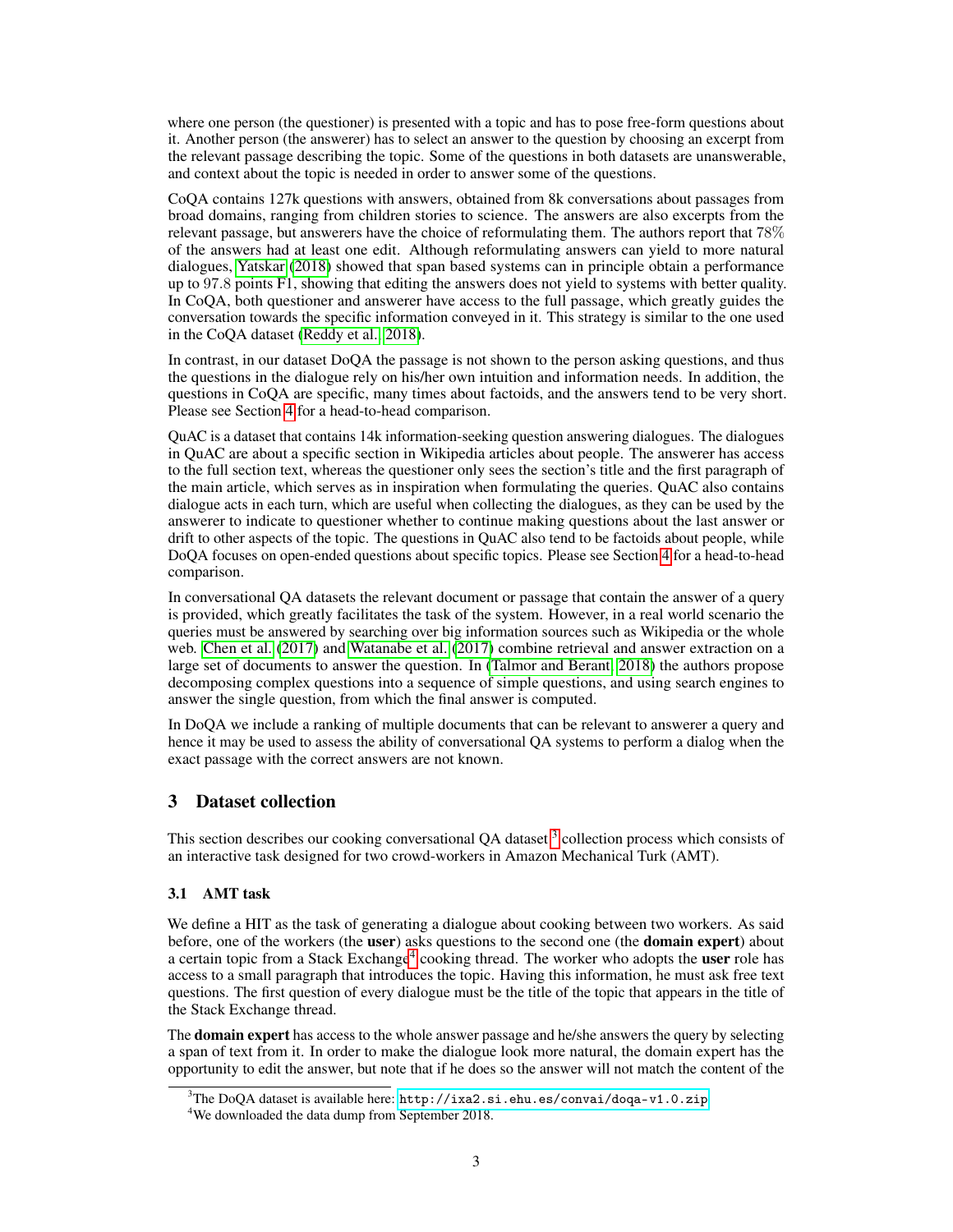| Retrieval | MAP  |      | P@1  |      | R@20 |      |  |
|-----------|------|------|------|------|------|------|--|
|           | dev  | test | dev  | test | dev  | test |  |
| Ouestion  | 0.97 | 0.95 | 0.97 | 0.94 | 0.99 | 0.98 |  |
| Answer    | 0.73 | 0.65 | 0.65 | 0.54 | 0.92 | 0.88 |  |
|           |      |      |      |      |      |      |  |

<span id="page-3-0"></span>Table 1: Results of the question and answer retrieval for dev and test using two possible strategies. Mean Average Precision (MAP), Precision at 1 (P@1) and Recall at 20 (R@20) are given.

text span anymore. Therefore, and following [\(Yatskar, 2018\)](#page-8-6), we motivate minimal modifications by copying the selected text span directly into the answer field in the web application. In addition to the span of text, the expert has to give feedback with one of the following dialogue acts:

- Continuation. It is used for leading the user to the most interesting topics: *follow up* or *don't follow up*.
- Affirmation. It is required when the question is a Yes/No question: *yes*, *no* or *neither*.
- Answerability. It will define if the question has an answer or not: *answerable* or *no answer*. When no answer is selected, the returned string is "I don't know".

These dialogue acts are the same as in QuAC, but we discarded the *maybe follow up* act from the continuation set because we feel that it is not very intuitive.

Dialogues are ended when a maximum of 8 question and answer pairs is reached, when 3 unanswerable questions have been asked, or when 10 minutes time limit is reached. The purpose of these limits is to avoid long and repetitive dialogues, because real cooking threads are very focused on a certain topic, and usually there are very few long and repetitive conversations.

#### 3.2 Dataset details

Following usual practice, we divided the dataset into a train, development and test splits, with 1037, 200 and 400 dialogues respectively.

In the test split we do not allow more than one dialogue about the same section, as it can end up producing inaccurate evaluation of the models.

#### <span id="page-3-1"></span>3.3 Collecting multiple answers

In order to estimate the performance of a human in the task, we collected additional answers after having completed the dialogues in the test split. This is also useful for evaluation, as some of the questions in DoQA can have more than one valid answer. In this addtional collection, a single worker had to provide an answer span for each question in the test split. All previous questions and answers of the respective dialogue were also shown to the worker, so he is aware of the previous dialogue history. We use these additional answers as a way of measuring how hard the questions are, as difficult questions are expected to have multiple and diverse answers.

#### 3.4 Information retrieval scenario

In the usual setting for this kind of tasks, the system is given the question and the passage where the answer is to be extracted from. In a realistic scenario, however, relevant answer passages that may contain the answer will need to be retrieved first. More specifically, if a user has an information need and asks a question to a conversational QA system on a FAQ, the system can search for similar questions which have already been answered, or the system can directly search in existing answer passages.

Table [1](#page-3-0) shows the results of the question and answer retrieval approaches. The question retrieval approach yielded very good results as expected, because the questioner workers of the AMT task most of the time started the dialogue asking the same question that was posted in the forum, even if they often edited and rewrote it. Thus, most of the input queries for the IR system where equal to the ones that were indexed. The results section shows the results of the conversational QA system when relying on the passages returned by the IR module.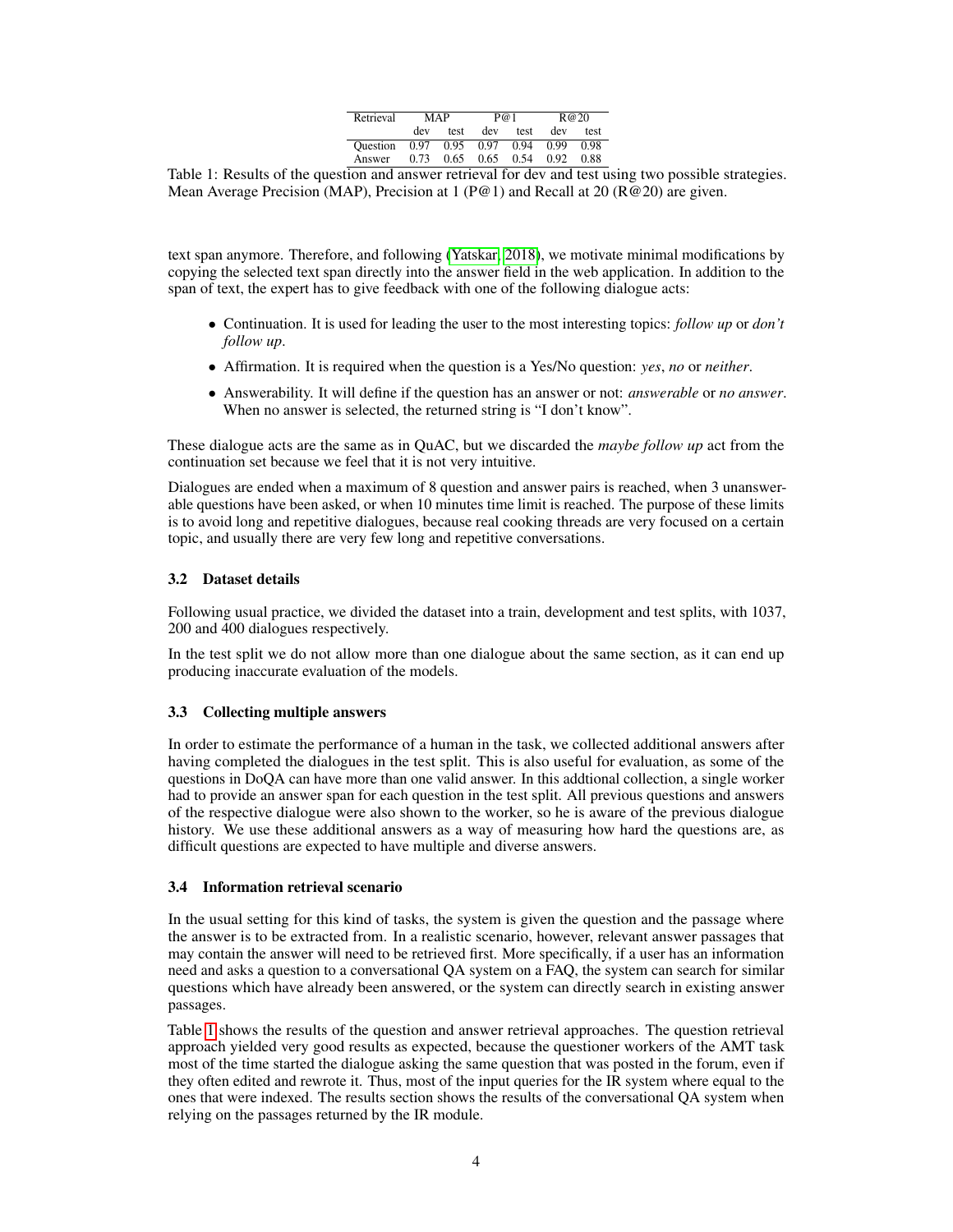| <b>Dataset</b>       | <b>DoOA</b> | OuAC   | CoOA             |
|----------------------|-------------|--------|------------------|
| Questions            | 7,320       | 98.407 | 127,000          |
| Dialogues            | 1,637       | 13,594 | 8.399            |
| Tokens / question    | 10.68       | 6.5    | $\overline{5.5}$ |
| Tokens / answer      | 13.03       | 14.6   | 2.7              |
| Questions / dialogue | 4.47        | 72     | 15.2             |
| Extractive %         | 68.71       | 100    | 66.8             |
| Abstractive %        | 31.29       |        | 33.2             |
| Yes/No%              | 20.81       | 25.8   |                  |
| I don't know %       | 28.06       | 20.3   | 13               |

<span id="page-4-1"></span>Table 2: Statistics of DoQA compared to QuAC and CoQA.

|      | Bigram prefix | $\%$              | Example                                                          |
|------|---------------|-------------------|------------------------------------------------------------------|
| What |               | 16.6              |                                                                  |
|      | <i>is</i>     | 30.8              | What is the purpose of adding water to an egg wash?              |
|      | are           | 8.0               | What are other methods to sharpen a knife?                       |
| How  |               | $\overline{15.1}$ |                                                                  |
|      | do            | 24.0              | How do you properly defrost frozen fish?                         |
|      | long          | 21.9              | How long should I cook it in the microwave?                      |
| Is   |               | 10.5              |                                                                  |
|      | there         | 52.8              | Is there a special tool available for cracking open a pistachio? |
|      | it            | 19.8              | Is it safe to cook with rainwater?                               |
| Do   |               | 7.6               |                                                                  |
|      | you           | 70.7              | Do you have any advice for storing green onions?                 |
|      | Ι             | 16.1              | Do I have to peel the apples?                                    |
| Can  |               | 5.5               |                                                                  |
|      |               | 52.8              | Can I put them back in the oven to reheat?                       |
|      | you           | 25.3              | Can you explain the science behind this cooking procedure?       |

<span id="page-4-2"></span>Table 3: The most frequent initial words and phrases of the questions of DoQA.

## <span id="page-4-0"></span>4 Dataset analysis

In this section we present an quantitative and qualitative analysis of DoQA and we compare them to similar conversational datasets like QuAC and CoQA, stressing its similarities and differences.

Overall statistics Table [2](#page-4-1) shows the overall statistics of DoQA, together with the statistics of QuAC and CoQA. As can be seen, DoQA has the smallest amount of questions and dialogues. However, other features makes it very interesting for the research of conversational QA. For instance, the average tokens per questions and answers (10.68 and 13.03, respectively) are closer to real dialogues if we compare to the other datasets. Specially CoQA has very short questions and answers on average, as they are only 5.5 and 2.7 words long, suggesting that CoQA is closer to factoid QA than dialogue, as human dialogues tend to be longer and convoluted, not just short answers. DoQA has the lower ratio of questions per dialogue, which is expected, as most of the dialogues are about a very specific topic and the user is satisfied and gets the answer without the need of long dialogues. Regarding to the percentages of extractive and abstractive answers, they are similar to the ones of CoQA, suggesting that in a similar way to [Yatskar](#page-8-6) [\(2018\)](#page-8-6) we could develop both robust extractive and abstractive systems for our developed dataset. QuAC lacks this abstractive feature. With respect to dialogue acts, DoQA is similar to QuAC. CoQA suffers from the lack of dialogue acts and ends up on having almost all of its questions answerable, facing the same issues as SQuAD 1.0 [\(Rajpurkar et al., 2016\)](#page-8-1) that motivated the addition of unanwerable questions in SQuAD 2.0 [\(Rajpurkar et al., 2018\)](#page-8-9).

Question types Table [3](#page-4-2) provides the most frequent two initial words of the questions in DoQA along with their percentages of occurrences and some examples. These figures and examples give an insight into the types of questions in DoQA. Most of the questions start with *what* and *how* (16.6% and  $15.1\%$  of the questions, respectively), which are also the most frequent in QuAC and CoQA. Contrary to them the questions in DoQA do not refer to factoids, with the exception of "How long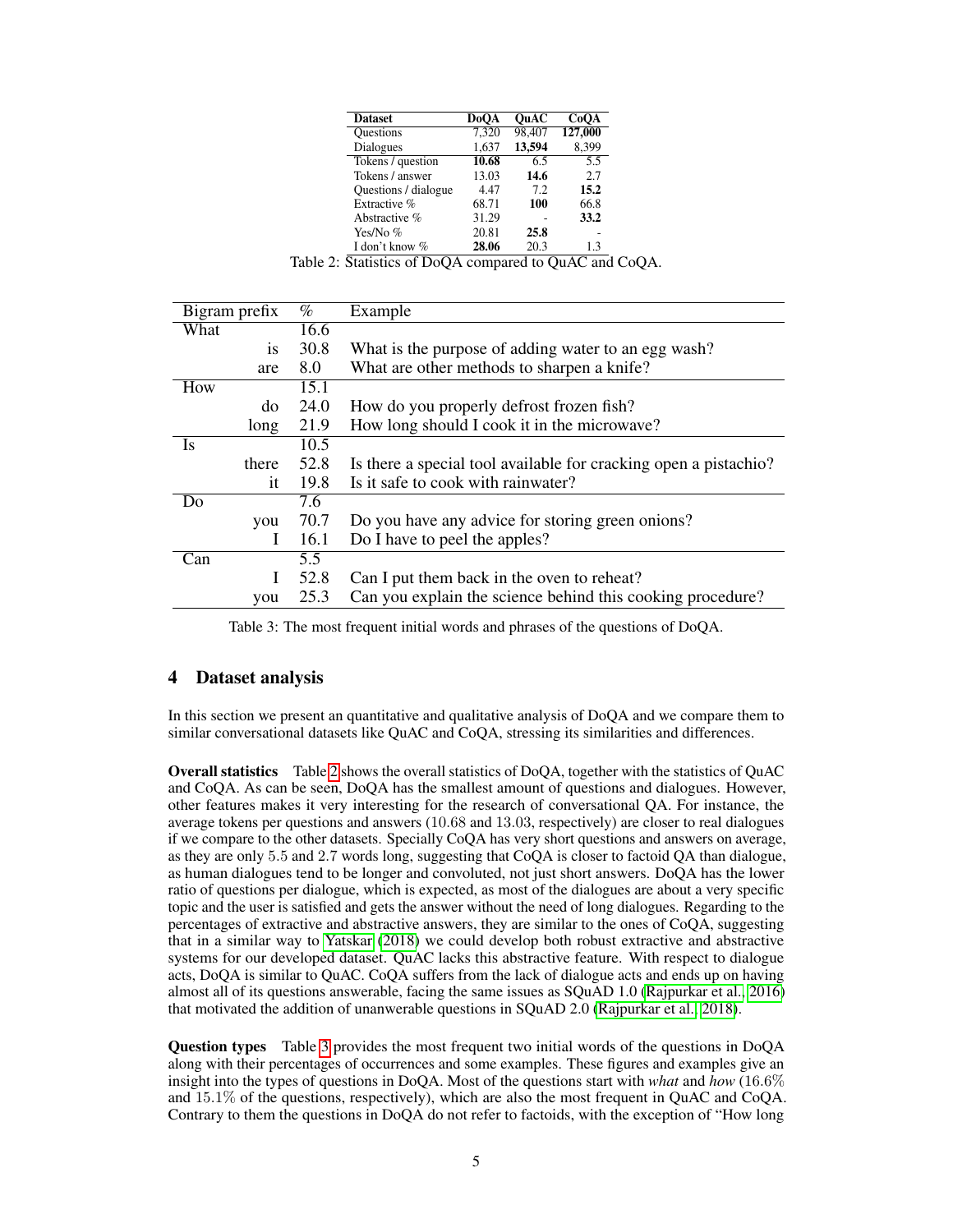questions". The questions in DoQA, as exemplified in the table, require long and complex answers. In contrast to this, in CoQA and QuAC many of the most frequent initial wordssuch as *who*, *where*, and *when* indicate factoid questions. In order to confirm this fact, we manually inspected 100 random questions, and we could see that more than half of the questions are non-factoid in DoQA, showing that most of the questions are open-ended.

**Context or history dependence** The manual analysis also shows that  $61\%$  of the questions are dependent on the conversation history, as many questions have coreferences to previous questions or answers in the dialogue. Some of the examples in Table [3](#page-4-2) show this phenomenom: *What are other methods to sharpen a knife?*, *How long should I cook it in the microwave?*, *Can you explain the science behind this cooking procedure?*. Moreover, we could note that less than 1% ask further advice or tips about the current topic, confirming that these conversations are about specific topics where the user is satisfied with the expert answers after a few questions.

# 5 Task definition

Given a textual passage and the a question, traditional QA systems find an answer to the question within the passage. Conversational QA systems are more complex, as they need to deal with a sequence of possibly inter-dependent questions. That is, the meaning of the current question may depend on the dialogue history. For this reason, a dialogue history comprised by previous question/answer pairs is also provided to the system. In addition, some dialogue acts have to be predicted as an output: yes/no answers, which are required for affirmation questions, and continuation feedback, which might be useful for information-seeking dialogues.

We denote the answer passage as  $p$ , the dialogue history of questions and respective ground truth answers as  $\{q_1, a_1, \ldots q_{k-1}, a_{k-1}\}$ , current question as  $q_k$ , the answer span  $a_k$  which is delimited by its starting index i and ending index j in the passage p, and dialogue act list v. The dialogue act list contains *{yes,no,-}* values for predicting affirmation and *{follow-up,don't follow-up}* for continuation feedback.

# 6 Baseline models

We implemented two strong baseline models to address the above task.

BERT and BERT+Yes/No This baseline is an adaptation of BERT, which has shown strong performance on QA datasets such as SQuAD [\(Devlin et al., 2018\)](#page-8-10). We took the fine-tuning approach for OA of BERT as a starting point, which already predicts the indexes i and j of the  $a_k$  answer span given p and  $q_k$  as input. In addition, we modified this model to get a version that is able to also predict the list  $v$  of dialogue acts in addition to the answer text span. Our approach to predict dialogue acts relies on the final hidden vector of the [CLS] embedding.

We modeled the prediction of affirmation and continuation feedback dialogue acts as follows: we added a classification layer  $W \in \mathbb{R}^{K \times H}$  to the last hidden vector of the [CLS] token, followed by a softmax.  $K$  denotes number of labels and  $H$  hidden size. The former model is referred to as BERT, and the later as BERT+Yes/No.

BERT+HAE The previous baseline does not model dialogue history. We used BERT with History Answer Embedding [\(Qu et al., 2019\)](#page-8-11) as a baseline that deals with the multi-turn problem, as this is the publicly available system that performs best in the QuAC leaderboard <sup>[5](#page-5-0)</sup>. The system introduces dialogue history  $\{q_1, a_1, \ldots q_{k-1}, a_{k-1}\}\$  to BERT by adding a history answer embedding layer, which learns whether a token is part of history or not.

# 7 Evaluation

Evaluation metrics Given the similarity between QuAC and DoQA, we use the same evaluation metrics and criteria used in QuAC. F1 is the main evaluation metric and is computed by the overlap

<span id="page-5-0"></span><sup>5</sup> accessed on August 20, 2019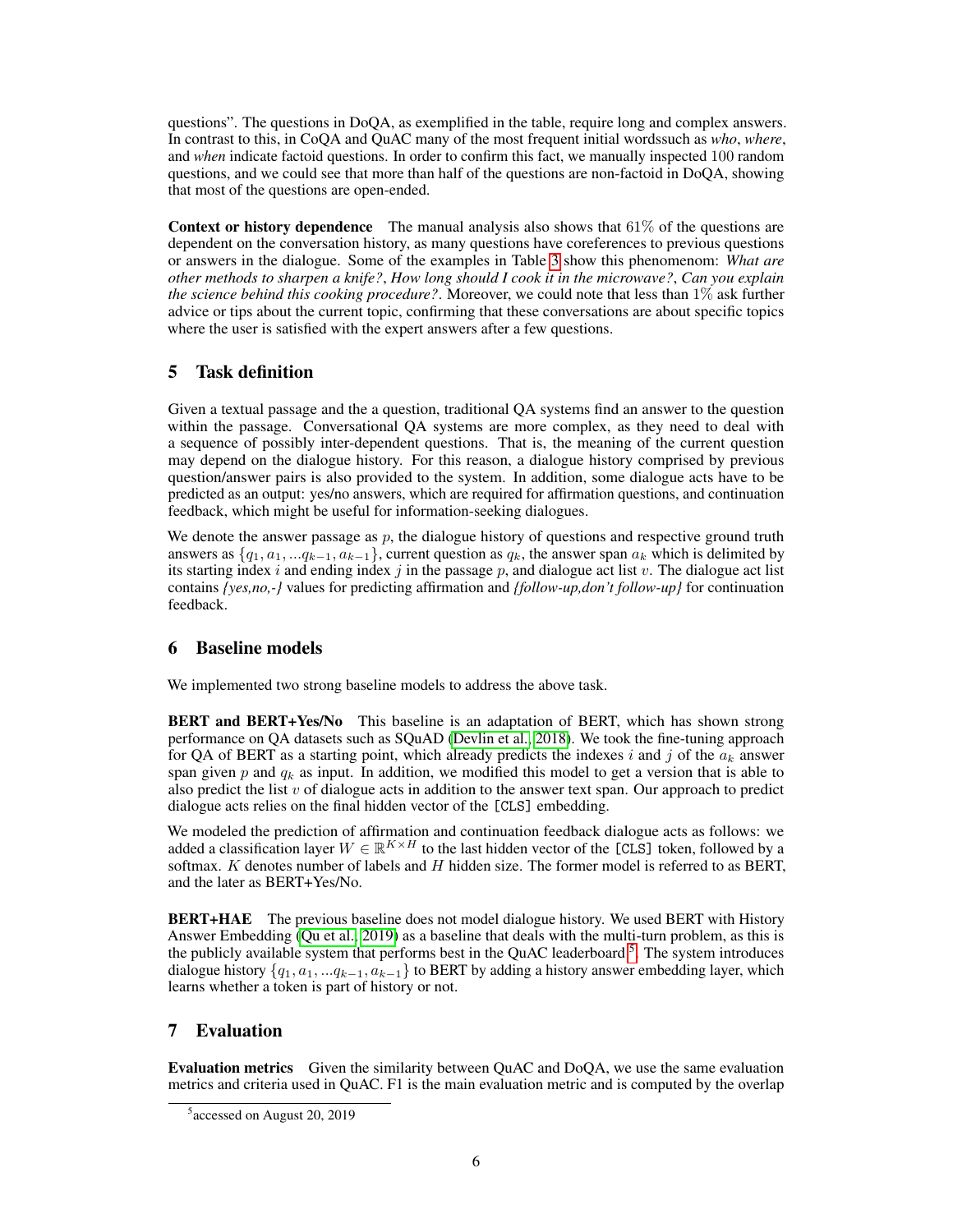| Model       | F1             | HEO-O | HEO-D |        |               |      | Y/N F1-all F1 HEO-O | HEO-D Y/N F1-all |                |      |
|-------------|----------------|-------|-------|--------|---------------|------|---------------------|------------------|----------------|------|
| <b>BERT</b> | $\sim$         | 27.00 | 0.5   | $\sim$ | $35.93 \perp$ | 41.4 | 38.6                | 4.8              | $\sim$         | 36.2 |
| BERT+Yes/No | $\overline{a}$ | 25.5  | 0.5   | 76.9   | 33.9          | 40.2 | 35.4                | 6.2              | 78.0           | 36.1 |
| BERT+HAE    | $\equiv$       | 27.66 | 1.0   | $\sim$ | 40.72         | 47.8 | 43.0                | 7.8              | $\overline{a}$ | 42.7 |
| Human       |                |       |       |        |               | 86.7 |                     |                  |                |      |

<span id="page-6-0"></span>Table 4: Results (dev on left side, test on right side) of the baseline models (and human performance) trained and tested on DoQA.

| Model            | Fine-tune                | F1                       | HEO-O | HEO-D  | Y/N                      | F1-all | F <sub>1</sub> | HEO-O | HEO-D | Y/N  | F1-all |
|------------------|--------------------------|--------------------------|-------|--------|--------------------------|--------|----------------|-------|-------|------|--------|
| <b>BERT</b>      | $\overline{\phantom{0}}$ | -                        | 29.10 | $\cup$ | -                        | 34.13  | 41.3           | 36.2  | 4.8   | -    | 37.6   |
| BERT+Yes/No      | $\overline{\phantom{a}}$ | $\overline{\phantom{a}}$ | 27.2  | 0.5    | 75.6                     | 33.3   | 41.9           | 39.0  | 4.2   | 77.1 | 36.6   |
| BERT+HAE         |                          | -                        | 30.66 | 0.5    | $\overline{\phantom{a}}$ | 40.34  | 46.2           | 42.0  | 6.5   | -    | 42.3   |
| <b>BERT</b>      | <b>DoOA</b>              | -                        | 28.2  | 1.0    | $\overline{\phantom{a}}$ | 40.6   | 44.7           | 41.2  | 7.5   | -    | 40.9   |
| BERT+Yes/No      | DoOA                     | -                        | 28.9  | 1.0    | 78.9                     | 38.6   | 46.5           | 42.0  | 7.8   | 80.0 | 41.7   |
| <b>BERT+ HAE</b> | DoOA                     | ۰                        | 36.56 | L.)    | $\overline{\phantom{a}}$ | 46.53  | 54.6           | 50.3  | 10.8  |      | 48.4   |

<span id="page-6-1"></span>Table 5: Results of the baseline models following the transfer learning approach. All the experiments are trained on QuAC and tested on DoQA. The last three lines shows the results when the model is fine-tuned using DoQA train. The differences between the rows are the model and the data used for fine tuning.

at word level of the prediction and reference answers. As the test set contains multiple answers for each question we take the maximum F1 among them. We also report HEQ (human equivalence score) which measures the percentage of examples for which system F1 exceeds or matches human F1, with two variants: HEQ-Q, which is computed on a question level, and HEQ-D, which is computed on a dialogue level. For dialogue acts of affirmation and continuation feedback, we report accuracy with respect to the majority annotation. Note that when computing F1 QuAC filers out answers with a low agreement among human annotators. An additional F1-all is provided for the whole answer set.

Experimental setup We first carried out experiments using the extractive information of the train/dev/test splits of DoQA. The parameters we used for baseline models training are the ones proposed in the original papers. In this case we use the train split for training the BERT model and the dev test for early stopping. Then, following the transfer learning approach, we used the train data of QuAC for training the BERT model. Once having this new model we tested it directly on DoQA test split. Moreover, we analysed the benefits of fine tuning this last model trained on QuAC with the DoQA train split.

We also experiment using the provided IR rankings, which contain the top 20 passages for each dialogue. In the first experiment, dubbed "Top-1", we just use the top 1 passage in the BERT+Yes/No model. In a second experiment, dubbed "Top-20 / BERTprobs", the passages are fed to the BERT+Yes/No model and the passage that contains the answer with highest confidence score is selected. Note that we discard passages that produced "I don't know" type of answers. In a third experiment, dubbed "Top-20 /BERTprobs & IRscores", we select the passage with highest combined score according to BERT+Yes/No and the search engine.

All the reported results have been achieved using the BERT Base Uncased model.

Results Table [4](#page-6-0) summarizes our results when training and testing exclusively on DoQA. Note that the performance of all systems in the development set is lower than in the test set, as the latter contains multiple possible answers for the queries (c.f. Section [3.3\)](#page-3-1). Also, for the same reason the F1 column of the development results is empty. Overall the table shows small differences between the BERT and BERT+Yes/No models. However, the BERT+HAE model yields the best results, with an improvement of almost 7 points. This stresses the importance of considering the past history when answering a question in a conversation.

Results of the transfer learning systems are shown in Table [5.](#page-6-1) The table shows that fine-tuning the model with QuAC alone does not outperform the non-transfer models. However, combining QuAC and DoQA yields to the best results overall, with a gain of almost 6 points w.r.t the non transfer counterpart. This results shows that the information transferred from datasets with different characteristics such as the type of questions is still is beneficial for dealing with domain specific conversational systems.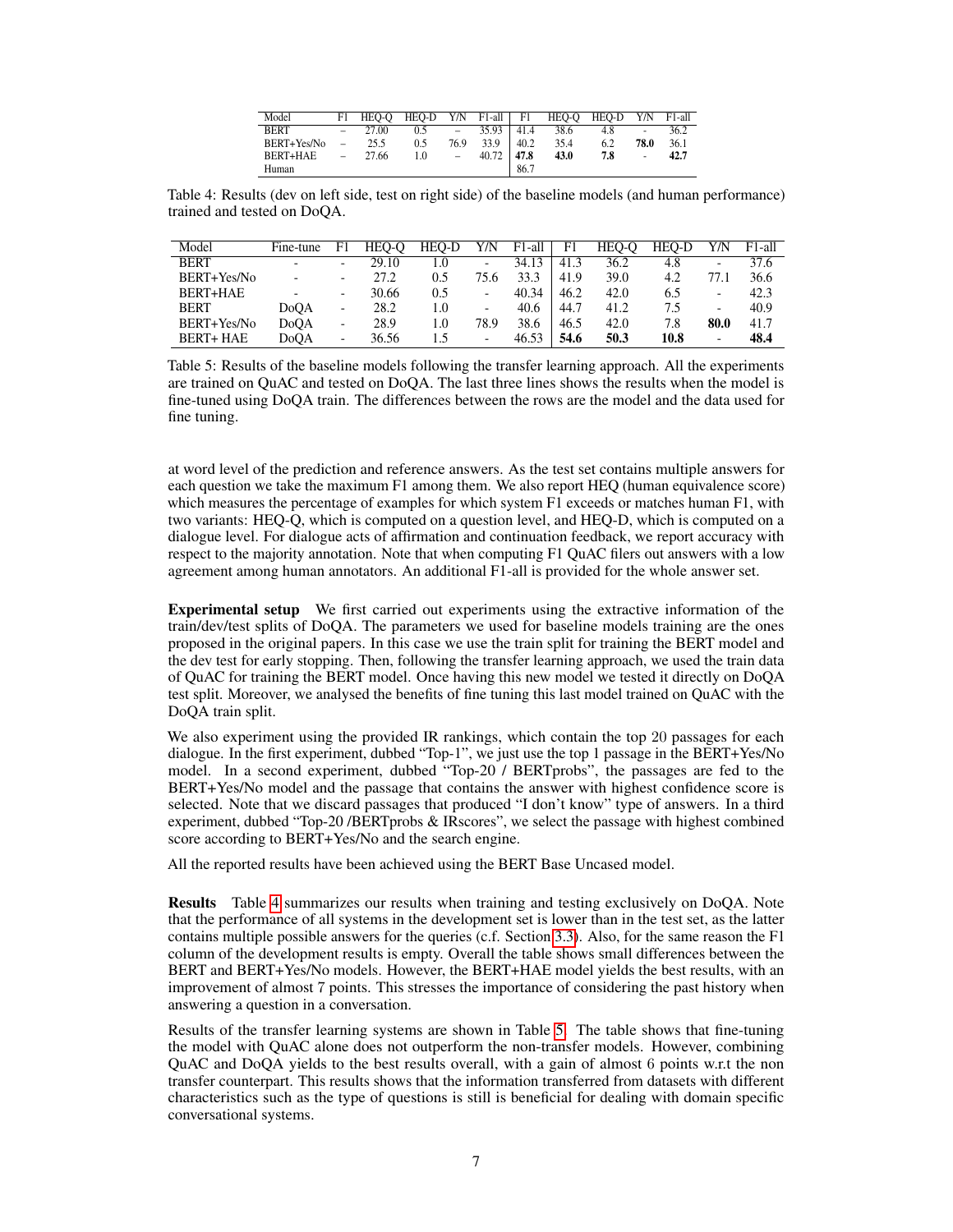| Model                         | F1 | HEO-O | HEO-D | Y/N  | F1-all | F1   | HEO-O | HEO-D | Y/N  | F <sub>1</sub> -all |
|-------------------------------|----|-------|-------|------|--------|------|-------|-------|------|---------------------|
| Answer retr.                  |    |       |       |      |        |      |       |       |      |                     |
| $Top-1$                       |    | 27.2  | 1.0   | 78.9 | 34.7   | 41.8 | 38.3  | 6.0   | 80.0 | 36.6                |
| Top-20 / BERTprobs            |    | 25.2  | 0.5   | 78.9 | 30.4   | 37.1 | 34.2  | 4.2   | 80.0 | 31.9                |
| Top-20 / BERTprobs & IRscores |    | 27.0  | 0.5   | 78.9 | 34.2   | 40.3 | 37.2  | 5.5   | 80.0 | 35.0                |
| Question retr.                |    |       |       |      |        |      |       |       |      |                     |
| $Top-1$                       |    | 28.8  | 1.0   | 78.9 | 38.5   | 45.8 | 41.6  | 7.8   | 80.0 | 40.9                |
| Top-20 / BERTprobs            |    | 26.5  | 0.5   | 78.9 | 33.1   | 38.9 | 34.9  | 4.2   | 80.0 | 33.8                |
| Top-20 / BERTprobs & IRscores |    | 28.5  | 0.5   | 78.9 | 38.2   | 45.5 | 41.1  | 7.8   | 80.0 | 40.5                |

<span id="page-7-2"></span>Table 6: Results (dev on left side, test on right side) of the IR experiments. Here we use the best performing non-contextual model.

Table [6](#page-7-2) presents the results of the experiments using the IR rankings. Top-1 approach is the best performing one among the three approaches for both question and answer retrieval strategies. Taking into account the results in Table [1](#page-3-0) it was predictable that the question retrieval model was going to outperform the answer retrieval one, however, a greater difference was expected between both of them. This analysis shows that there is a high correlation between the errors of the dialogue system and the retrieval system, making the final performance differences smaller than expected.

# 8 Conclusion

The goal of this work is to access the large body of domain-specific information in the form of Frequently Asked Question sites via conversational Question Answering (QA) systems. We have presented DoQA (Domain specific FAQs via conversational QA), a dataset for accessing Domain specific FAQs via conversational QA that contains 1,637 information-seeking dialogues on the cooking domain (7,329 questions in total). These dialogues are created by crowd workers that play the following two roles: the user asks questions about a certain cooking topic posted in Stack Exchange, and the **domain expert** who replies to the questions by selecting a short span of text from the long textual reply in the original post. The expert can rephrase the selected span, in order to make it look more natural.

Together with the dataset, we presented results of state-of-the-art models, including transfer learning from Wikipedia QA datasets to our cooking FAQ dataset, and a more realistic scenario where the passage with the answer needs to be retrieved. Our dataset and experiments show that it is possible to access domain specific FAQs with high quality using conversational QA systems with little training data, thanks to transfer learning.

# Acknowledgments

This research was partially supported by a Google Faculty Award, ERA-Net CHIST-ERA LIHLITH Project funded by the Agencia Estatal de Investigación (AEI, Spain) project PCIN-2017-118 and the Swiss National Science Foundation (SNF, Switzerland) project 20CH21 174237, the project Deep-Reading (RTI2018-096846-BC21) supported by the Ministry of Science, Innovation and Universities of the Spanish Government, the Basque Government (DL4NLP KK-2019/00045), the UPV/EHU (excellence research group), BigKnowledge - *Ayudas Fundación BBVA a Equipos de Investigación Científica 2018* and the NVIDIA GPU grant program. Jon Ander Campos enjoys a doctoral grant from the Spanish MECD.

#### References

- <span id="page-7-1"></span>Chen, D., Fisch, A., Weston, J., and Bordes, A. (2017). Reading Wikipedia to answer open-domain questions. In *Proceedings of the 55th Annual Meeting of the Association for Computational Linguistics (Volume 1: Long Papers)*, pages 1870–1879, Vancouver, Canada. Association for Computational Linguistics.
- <span id="page-7-0"></span>Choi, E., He, H., Iyyer, M., Yatskar, M., Yih, W.-t., Choi, Y., Liang, P., and Zettlemoyer, L. (2018). QuAC: Question answering in context. *arXiv preprint arXiv:1808.07036*.